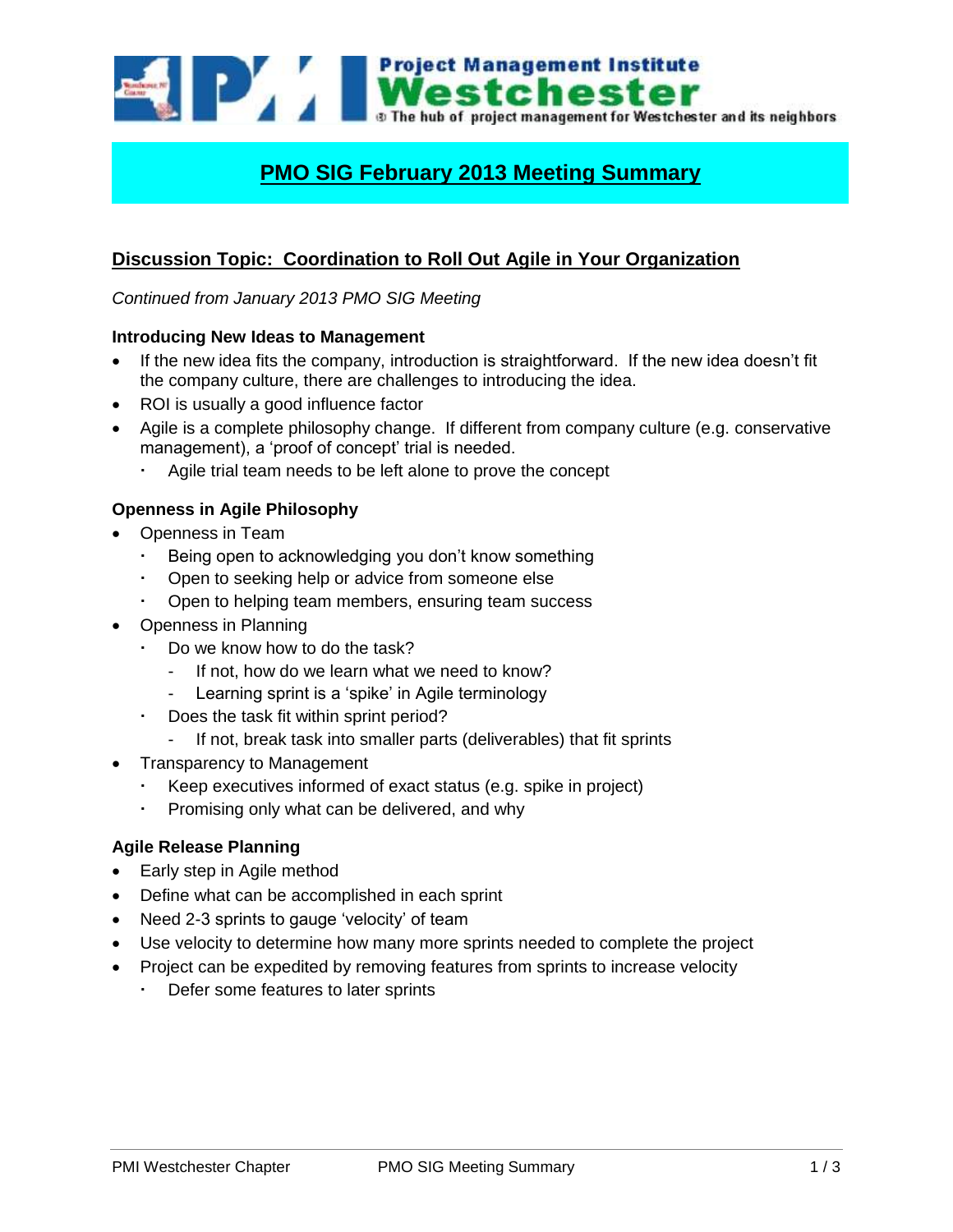

#### **Agile Development Project Teams**

- Team focuses only on what is in the current sprint
- Daily updates from team in Standup meetings
	- What was done
	- What will be done next
	- What problems need help
- Any problem that any team member encounters is handled as a team issue

#### **Agile Presentation to Chapter**

 Stan Ioffe will be presenting Agile at an upcoming PMI Westchester Chapter meeting (possibly May meeting)

#### **Next Meeting**

Next meeting in March. Topic TBD.

## **PMO SIG Discussion Topics to Consider**

- 1. PMO Practice
	- a. PMO Resources Templates, Websites, etc.
- $\sqrt{\phantom{a}}$  b. PMO Best Practices to support learning and process improvement within project teams
- $\star$  c. Coordination to roll out Agile in your organization
	- d. PMO Governance and Portfolios
	- 2. PMO Promotion
		- a. Looking at the PMO from the Outside
		- b. PMO Promotion in the Academic World
		- c. Promoting the value of the PMO
		- d. Explaining the benefits of the PMO
	- 3. Organizing and Starting the PMO
		- a. Defining the Role of the PMO
		- b. Supporting Organizational Decisions
		- c. The PMO and Cross Organizational Matrix Management
		- d. Lifecycle of a PMO, how to start one and pitfalls at different stages of the lifecycle
		- e. Where should the PMO be migrated into with a company that re-organizes, downsizes?
		- f. Criteria to establish a PMO in your organization When does it NOT make sense to have a PMO?
		- g. Should the PMO be in-sourced or out-sourced? Why?
	- 4. Other
		- a. PMO Practices vs. Upper Management
		- b. Client Cultures
		- c. Model PMO Job Descriptions (Maude Fribourg has sample, find others)
		- d. Keeping PMOs Active